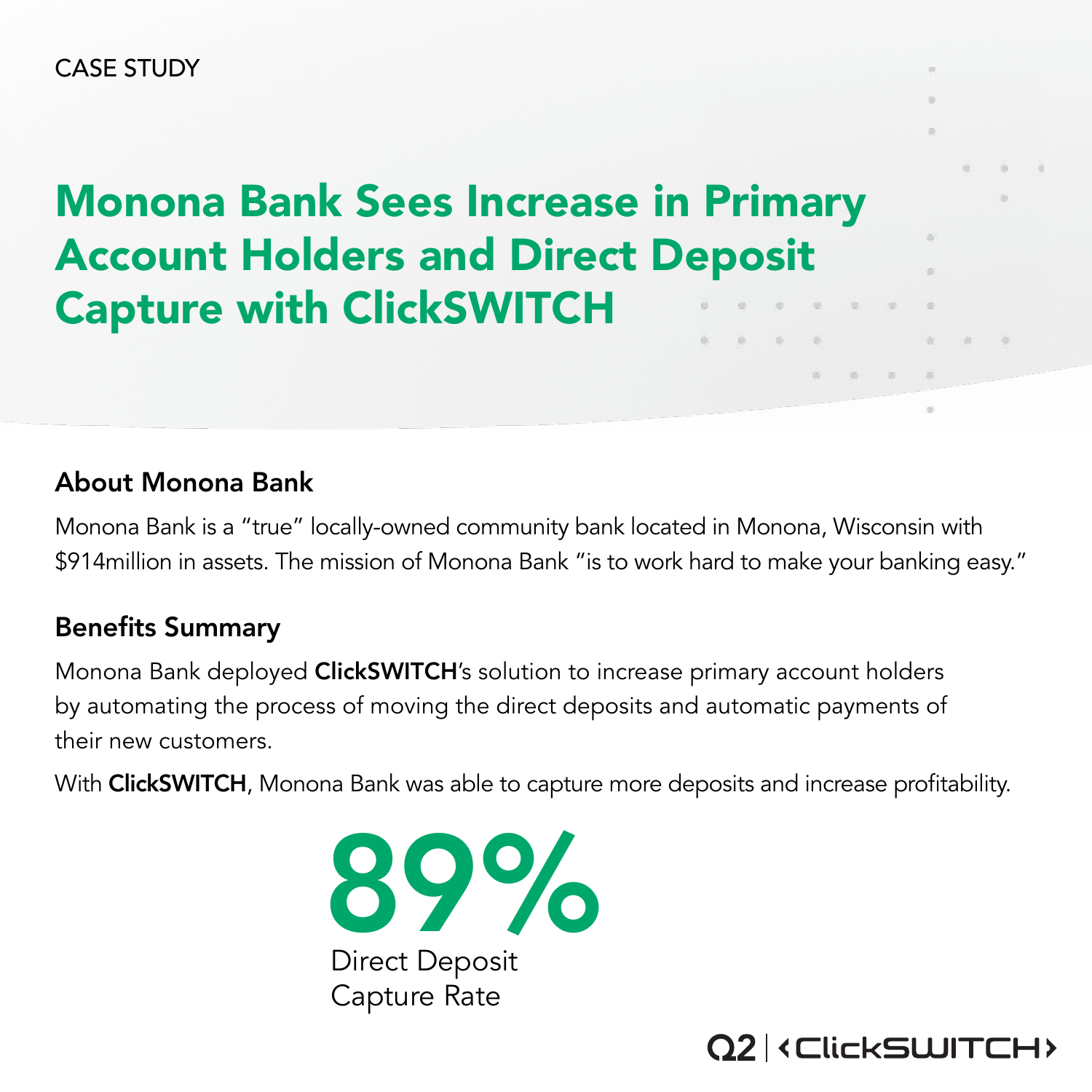$\langle \cdot \rangle$ 

"For customers, opening a new bank account is like hiking in the woods. Banks pretty much tell customers to walk through a forest and provide no map or guidance; it can still be a tough walk, but it's significantly easier when you have the map and guide."

> - Ben Udell, Senior Vice President of Consumer Banking Monona Bank





 $\left\langle \cdot \right\rangle$